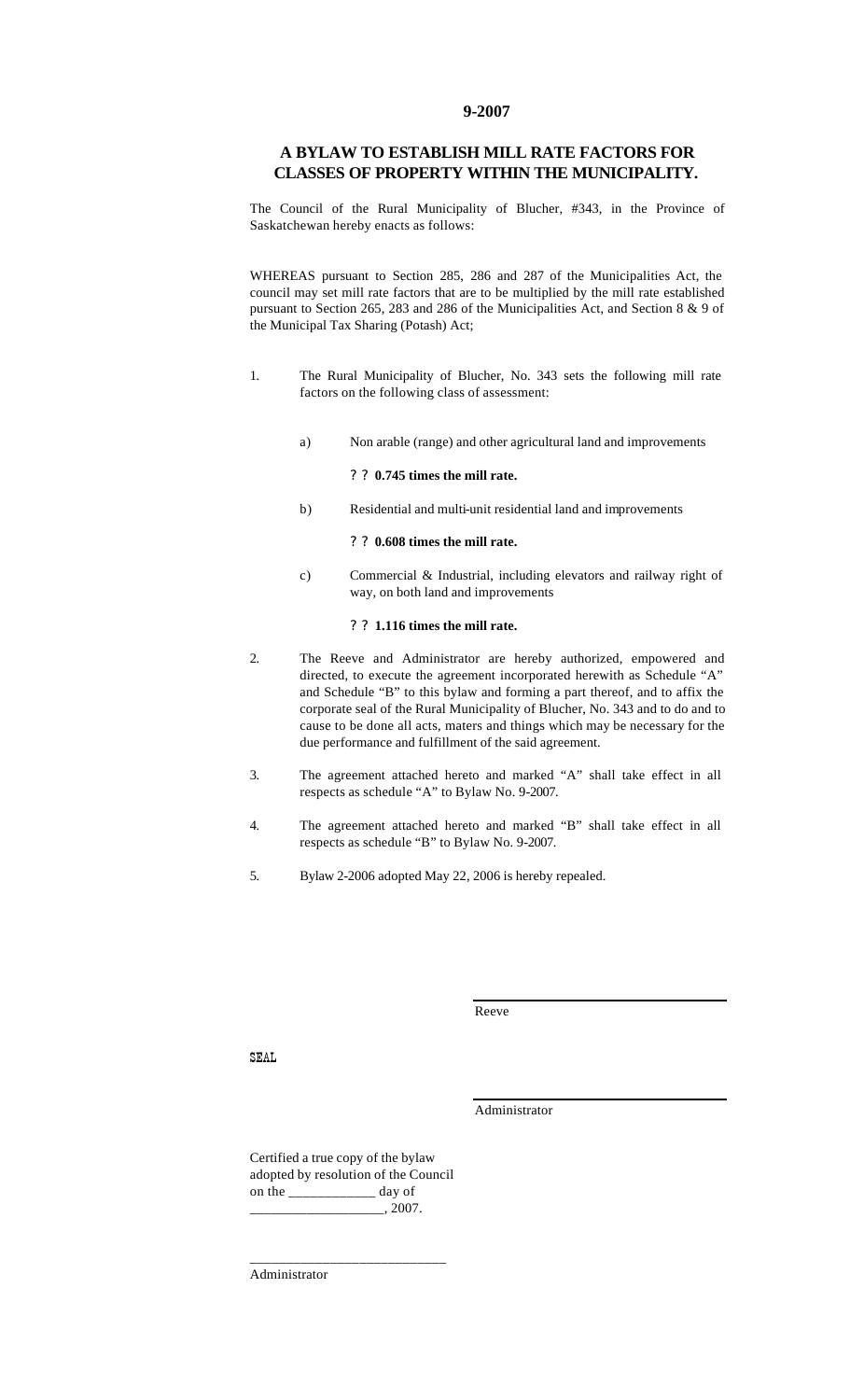# **EXHIBIT "A" TO BYLAW NO. 9-2007 MILL RATE FACTOR AGREEMENT**

# **THIS AGREEMENT MADE IN DUPLICATE THIS \_\_\_\_\_\_\_\_\_\_ DAY OF \_\_\_\_\_\_\_\_\_\_\_\_, 2007 BETWEEN:**

## **THE RURAL MUNICIPALITY OF BLUCHER, NO. 343** hereinafter called the "municipality"

### **- and -**

## **PRAIRIE SPIRIT SCHOOL DIVISION NO. 206** hereinafter called the "school division"

WHEREAS, pursuant to Section 285, 286 and 287 of the Municipalities Act, the Municipality has passed a bylaw to set mill rate factors that are to be multiplied by the rate established pursuant to Section 265, 283 and 286 of the Municipalities Act, and Section 8 & 9 of the Municipal Tax Sharing (Potash) Act, for the purpose of establishing the levy for a taxable assessment.

AND WHEREAS the school division wishes to enter into an agreement with the municipality to apply the mill rate factors established pursuant to the above sections to the mill rate set by the school division.

NOW THEREFORE, the parities hereto agree as follows:

- 1. There shall be mill rate factors applied to the following classes of assessment established by regulations made pursuant to section 285 of the Act:
	- a) Non arable (range) and other agricultural land and improvements

### ? ? **0.745 times the mill rate.**

b) Residential and multi-unit residential land and improvements

### ? ? **0.608 times the mill rate.**

c) Commercial & Industrial, including elevators and railway right of way, on both land and improvements

### ? ? **1.116 times the mill rate.**

- 2. The municipality shall adjust the mill rate set pursuant to clause 283 2 (b) of the Municipalities Act so that the same total amount of tax is levied on behalf of the school division after applying the mill rate factors as would have been levied with no mill rate factors;
- 3. This agreement shall continue in force from year to year;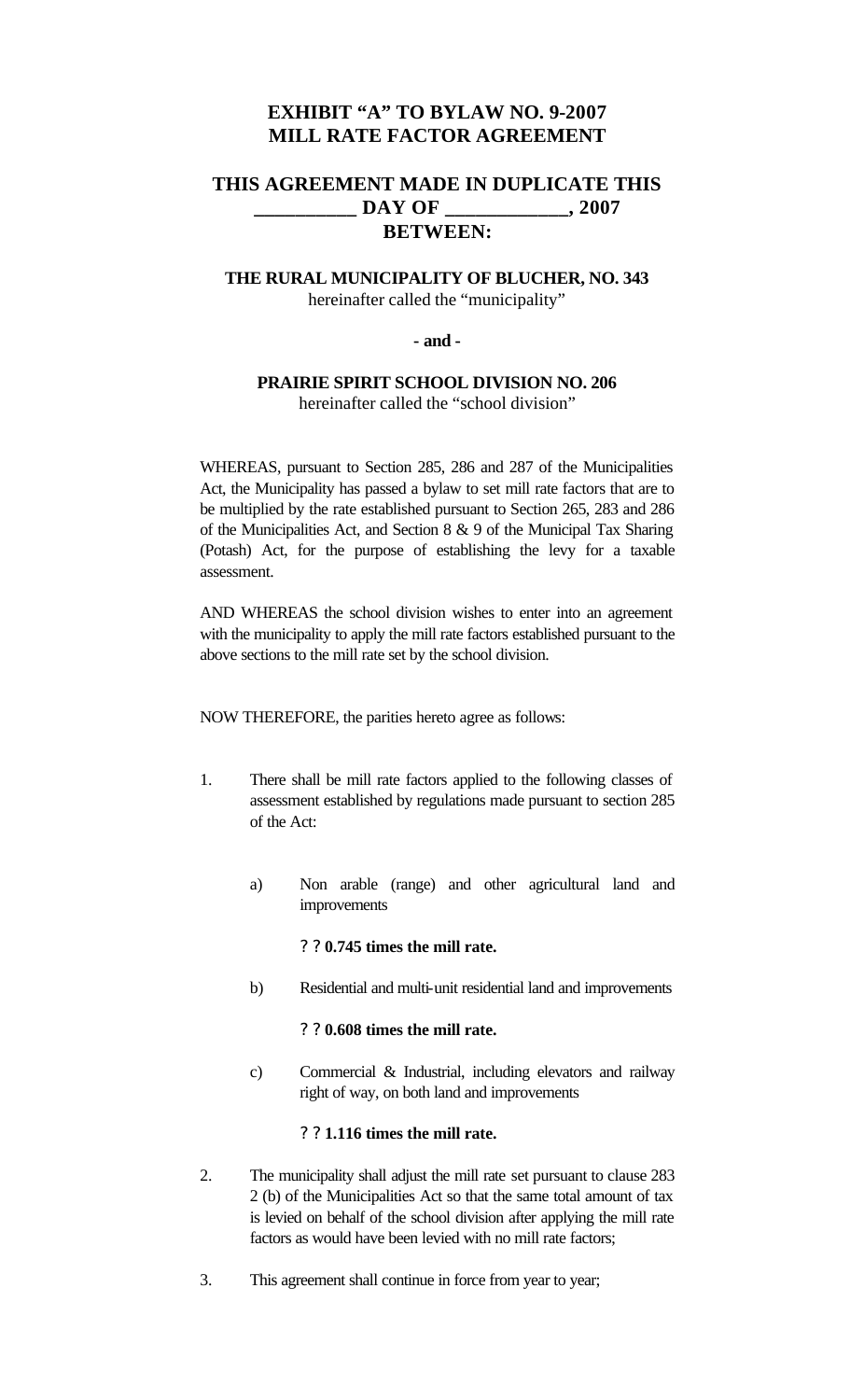- 4. This agreement shall be terminated upon:
	- a) The municipality giving notice to the school division on or before June 30 of the year prior to the year in which the mill rate is to be effective that it wishes to amend or repeal the mill rate factors;
	- b) The school division or any other taxing authority which has assessment within the municipality giving notice on or before September 30 of the year preceding the year with respect to which taxes will be levied that it wishes to cancel the agreement;
	- c) Any changes to the Municipalities Act, which would make this Agreement null and void and of no effect.

In witness whereof the Rural Municipality has set its hand and seal by its proper officers this  $9<sup>th</sup>$  day of May, 2007, and the school division has set its hand and seal by its proper officers this \_\_\_\_\_\_ day of \_\_\_\_\_\_\_\_, 2007.

Rural Municipality of Blucher, No. 343

Reeve

Administrator

Prairie Spirit School Division, No. 206

Chairman

Secretary - Treasurer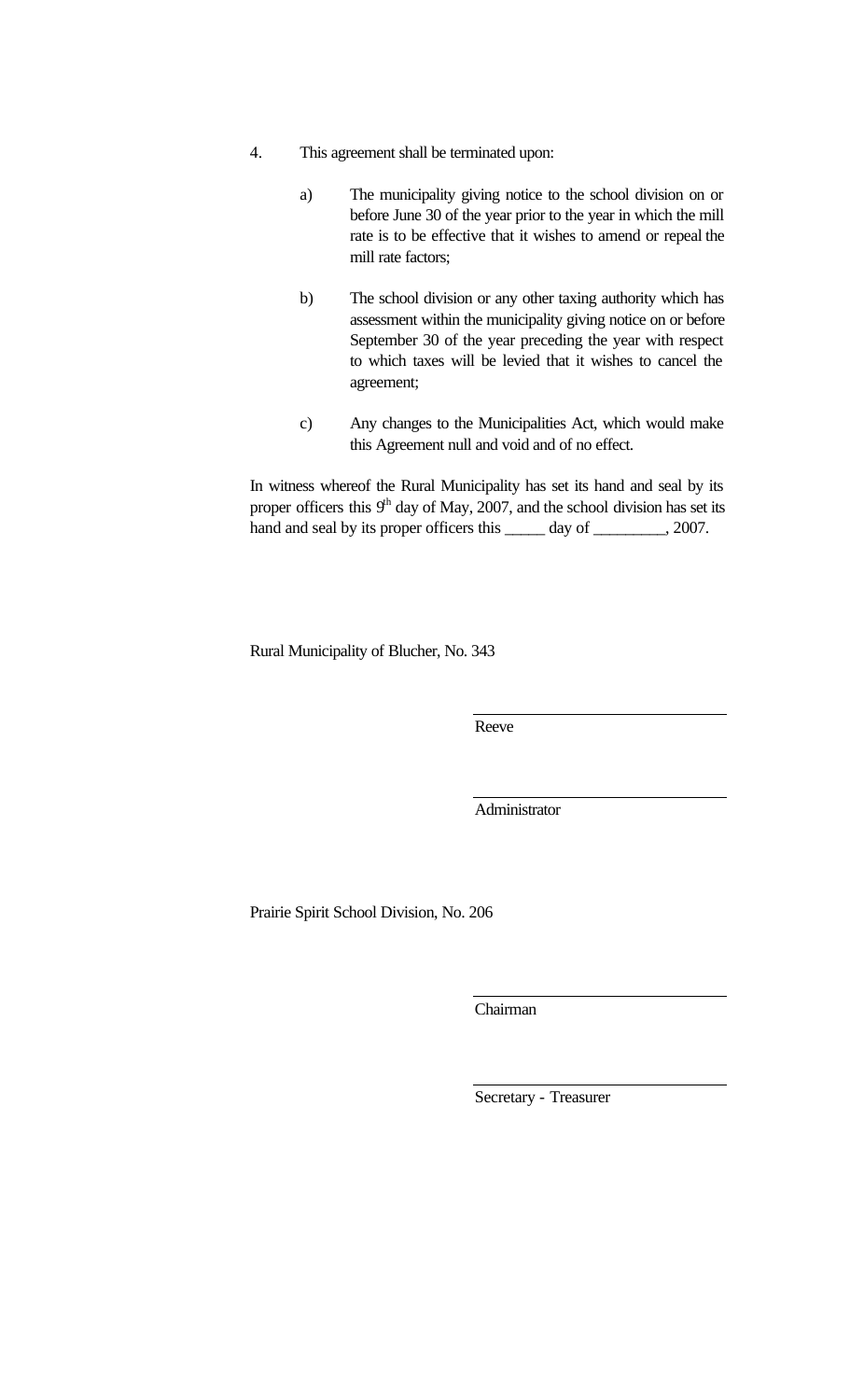# **EXHIBIT "B" TO BYLAW NO. 9-2007 MILL RATE FACTOR AGREEMENT**

# **THIS AGREEMENT MADE IN DUPLICATE THIS \_\_\_\_\_\_\_\_\_\_ DAY OF \_\_\_\_\_\_\_\_\_\_\_\_, 2007 BETWEEN:**

## **THE RURAL MUNICIPALITY OF BLUCHER, NO. 343** hereinafter called the "municipality"

### **- and -**

## **ST. PAUL'S ROMAN CATHOLIC SEPARATE SCHOOL DIVISION NO. 20**

hereinafter called the "school division"

WHEREAS, pursuant to Section 285, 286 and 287 of the Municipalities Act, the Municipality has passed a bylaw to set mill rate factors that are to be multiplied by the rate established pursuant to Section 265, 283 and 286 of the Municipalities Act, and Section 8 & 9 of the Municipal Tax Sharing (Potash) Act, for the purpose of establishing the levy for a taxable assessment.

AND WHEREAS the school division wishes to enter into an agreement with the municipality to apply the mill rate factors established pursuant to the above sections to the mill rate set by the school division.

NOW THEREFORE, the parities hereto agree as follows:

- 5. There shall be mill rate factors applied to the following classes of assessment established by regulations made pursuant to section 285 of the Act:
	- a) Non arable (range) and other agricultural land and improvements

## ? ? **0.745 times the mill rate.**

b) Residential and multi-unit residential land and improvements

### ? ? **0.608 times the mill rate.**

c) Commercial & Industrial, including elevators and railway right of way, on both land and improvements

## ? ? **1.116 times the mill rate.**

6. The municipality shall adjust the mill rate set pursuant to clause 283 2 (b) of the Municipalities Act so that the same total amount of tax is levied on behalf of the school division after applying the mill rate factors as would have been levied with no mill rate factors;